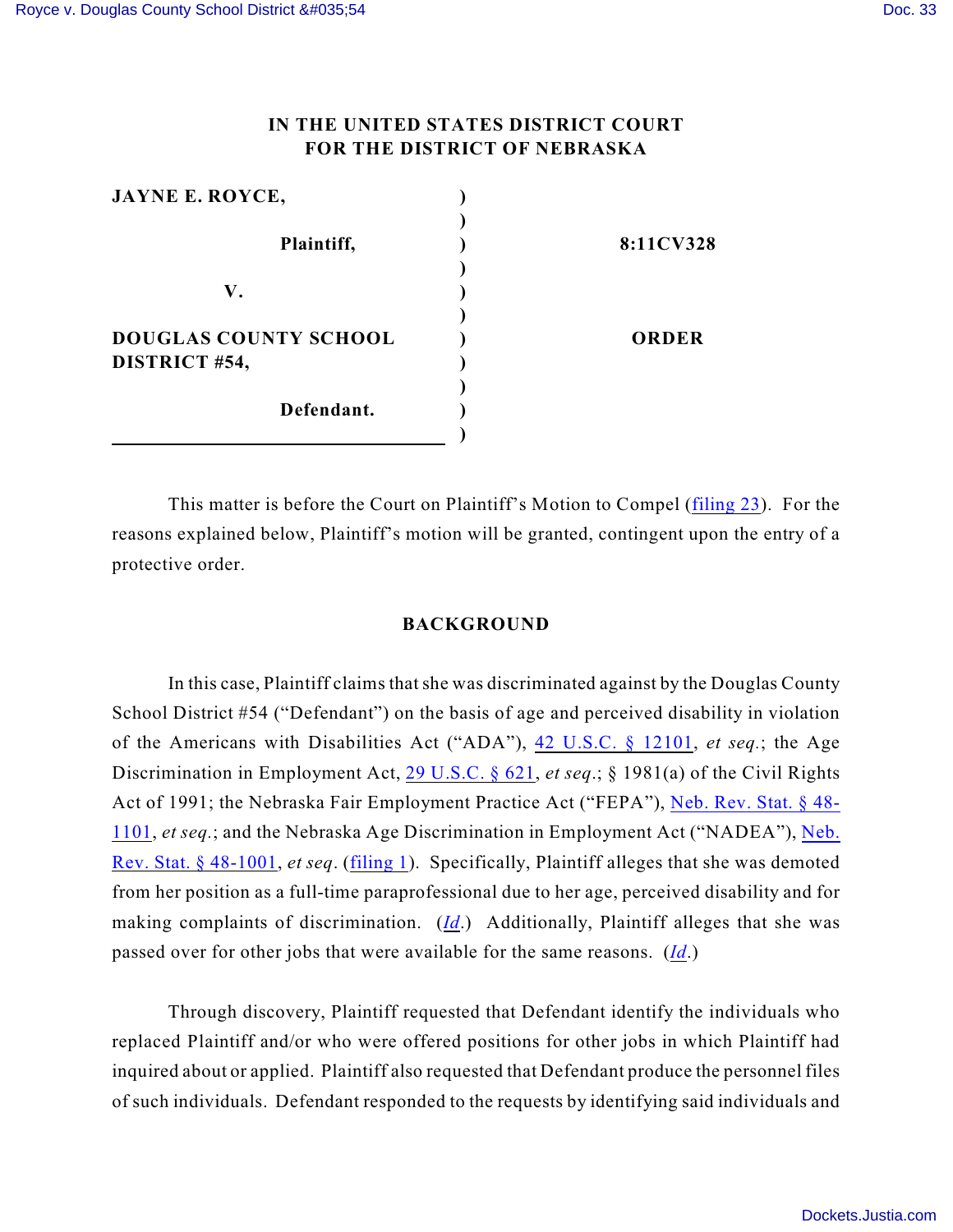providing some of the information sought. Defendant refused to produce the personnel files, maintaining that the files are privileged by Nebraska statute and, additionally, that the employees' privacy interests outweigh Plaintiff's need for the files. Plaintiff's pending Motion to Compel ([filing 23](https://ecf.ned.uscourts.gov/doc1/11312537577)) seeks the production of these personnel records.

## **ANALYSIS**

Defendant maintains that it is precluded from releasing the requested personnel files by [Neb. Rev. Stat. § 79-8,109](http://web2.westlaw.com/find/default.wl?cite=neb.rev.stat.+79-8%2c109&rs=WLW12.04&vr=2.0&rp=%2ffind%2fdefault.wl&utid=3&fn=_top&mt=ReutersNewsUS&sv=Split), which provides:

Any teacher, administrator, or full-time employee of any public school district shall, upon his or her request, have access to his or her personnel file maintained by the district and shall have the right to attach a written response to any item in such file. Such teacher, administrator, or employee may in writing authorize any other person to have access to such file, which authorization shall be honored by the district. Such access and right to attach a written response shall not be granted with respect to any letters of recommendation solicited by the employer which appear in the personnel file. No other person except school officials while engaged in their professional duties shall be granted access to such file, and the contents thereof shall not be divulged in any manner to any unauthorized person.

[Neb. Rev. Stat. § 79-8,109](http://web2.westlaw.com/find/default.wl?cite=neb.rev.stat.+79-8%2c109&rs=WLW12.04&vr=2.0&rp=%2ffind%2fdefault.wl&utid=3&fn=_top&mt=ReutersNewsUS&sv=Split). This statute limits access to the personnel files to (1) the employee; (2) school officials while engaged in their professional duties and (3) any other person upon the employee's written authorization. Defendant contends that it lacks authority to waive the privacy protection afforded by this statute because Plaintiff seeks personnel files of school employees who are not parties to this litigation and who have not provided written authorization for release of their files.

The parties have not identified any federal court case addressing the application of [Neb. Rev. Stat. § 79-8,109](http://web2.westlaw.com/find/default.wl?cite=neb.rev.stat.+79-8%2c109&rs=WLW12.04&vr=2.0&rp=%2ffind%2fdefault.wl&utid=3&fn=_top&mt=ReutersNewsUS&sv=Split). Defendant has pointed to one unpublished Nebraska state district court opinion which found that personnel files were privileged and shielded from discovery by the statute because the court could not find anything that would entitle the plaintiffs to overcome the privilege. *See Fischer v. Erickson*, Case No. CI04-14 (Dist. Ct. of Antelope County, Neb., June 10, 2004). However, the *Fischer* decision provides little guidance to the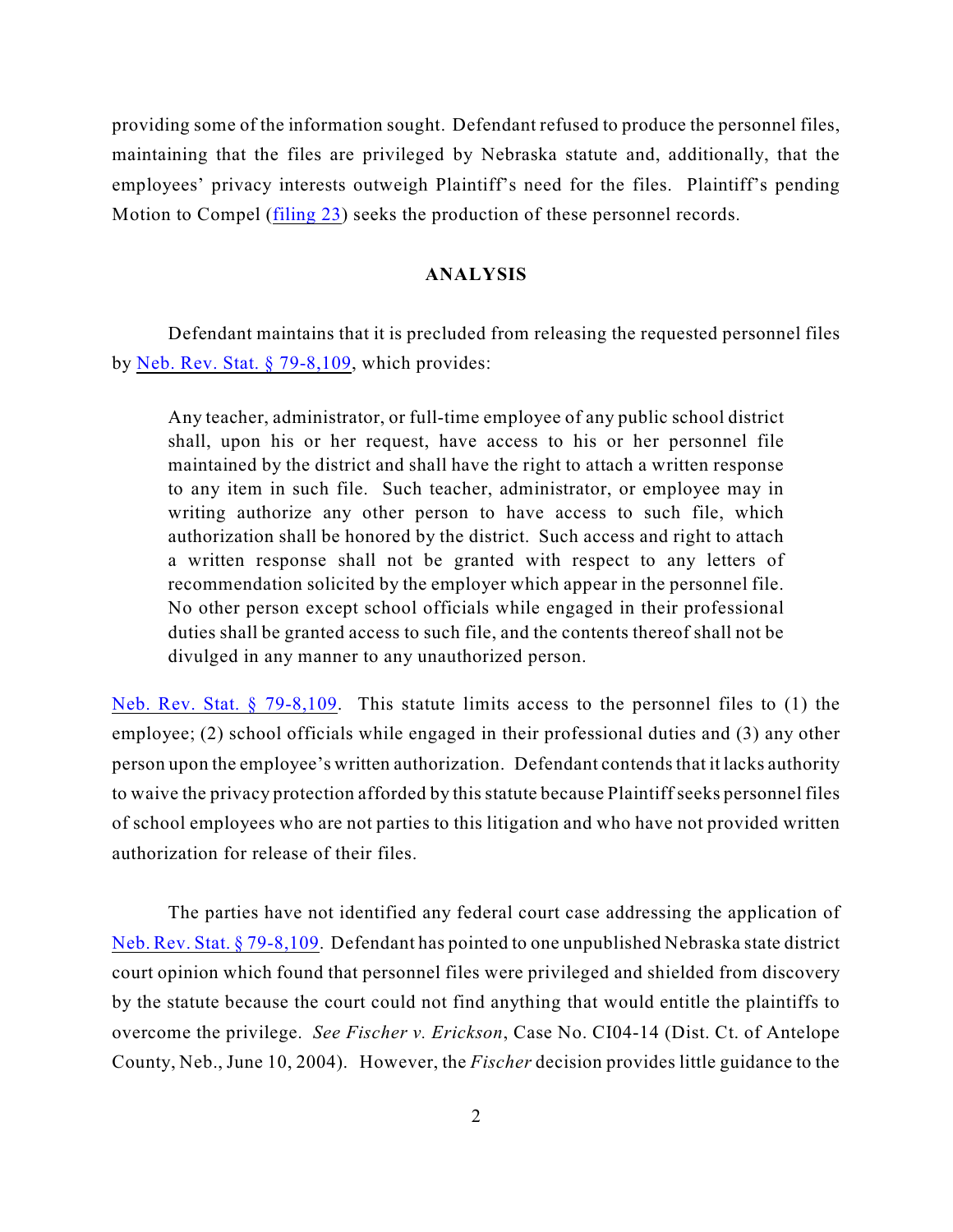issues involved here because it does not discuss the reason that the documents were requested or any factors the court considered in finding that the value of the information sought was insufficient to overcome the privilege.

In any event, federal courts have found that personnel files of employees, though protected from disclosure by state statute, are relevant and subject to production as part of discovery in claims involving federal rights. For instance, in *[Welsh v. City & County of San](http://www.westlaw.com/find/default.wl?rs=CLWP3.0&vr=2.0&cite=887+F.Supp.+1293) Francisco*[, 887 F.Supp. 1293, 1301 \(N.D. Cal. 1995\)](http://www.westlaw.com/find/default.wl?rs=CLWP3.0&vr=2.0&cite=887+F.Supp.+1293), the court stated:

Defendants concede that California statutes limiting the disclosure of police personnel records in pretrial discovery do not restrict discovery in federal courts. "Questions of privilege that arise in the course of the adjudication of federal rights are 'governed by the principles of the common law as they may be interpreted by the courts of the United States in the light of reason and experience.'" *United States v. Zolin*[, 491 U.S. 554, 562, 109 S.Ct. 2619, 2625,](http://www.westlaw.com/find/default.wl?rs=CLWP3.0&vr=2.0&cite=491+U.S.+554) [105 L.Ed2d 469 \(1989\)](http://www.westlaw.com/find/default.wl?rs=CLWP3.0&vr=2.0&cite=491+U.S.+554) (quoting Federal Rule of Evidence 501). Despite claims of privilege, personnel files are discoverable in federal question cases, including Title VII actions. *[Garrett v. City and County of San Francisco](http://www.westlaw.com/find/default.wl?rs=CLWP3.0&vr=2.0&cite=818+F.2d+1515)*, 818 [F.2d 1515, 1519 n.6 \(9th Cir. 1987\)](http://www.westlaw.com/find/default.wl?rs=CLWP3.0&vr=2.0&cite=818+F.2d+1515) (citations omitted).

*Id.* at 1301. Likewise, the Eighth Circuit Court of Appeals has held that non-party employee personnel files are relevant in cases involving employment claims. In *[Missouri Nat. Educ.](http://www.westlaw.com/find/default.wl?rs=CLWP3.0&vr=2.0&cite=810+F.2d+164) [Ass'n v. New Madrid County R-1 Enlarged Sch. Dist.](http://www.westlaw.com/find/default.wl?rs=CLWP3.0&vr=2.0&cite=810+F.2d+164)*, 810 F.2d 164, 166 (8th Cir. 1987), the Eighth Circuit found:

At trial, after an *in camera* inspection, the district court denied the appellants limited access to the personnel files of the forty-five probationary teachers who had been granted new contracts and who were certified to teach the same subjects as the appellants. It also denied access to the files of the two probationary teachers who had been laid off but who had not been New Madrid NEA members. In our view, the denials were improper.

. . . While the court correctly observed that evidence of teacher affiliation was not in the personnel files, it erred in holding that the personnel files contained no relevant evidence. The files contained the evaluations of each teacher by his or her superiors. This evidence was relevant to rebut the appellees' evidence that the appellants were terminated because they had worse teacher